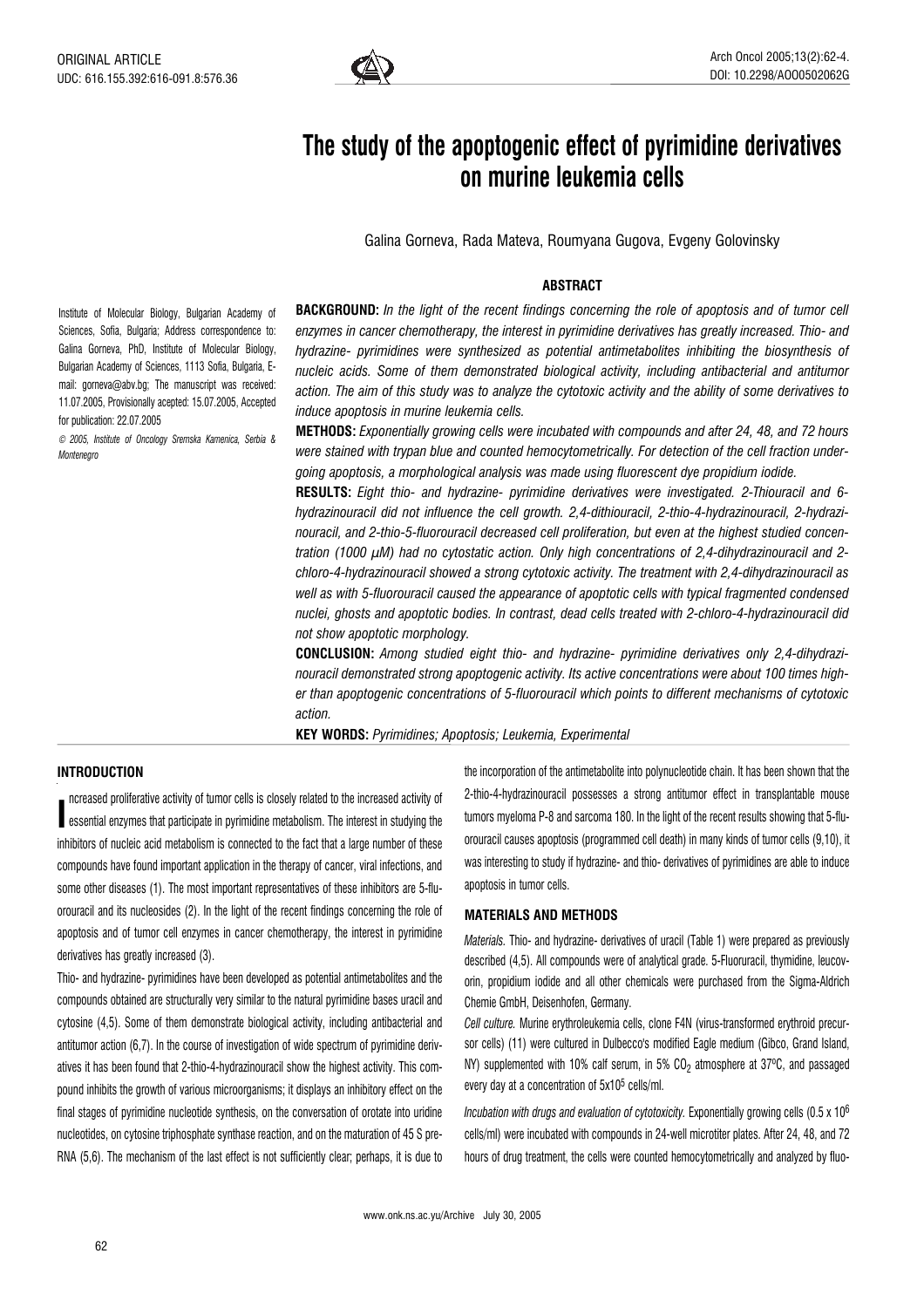rescent microscopy. The number of dead cells was determined by staining with trypan blue.

Fluorescence microscopy. The cells were fixed with methanol-acetic acid (3:1, v/v), stained with propidium iodide (6  $\mu$ g/ml), and viewed using a Leitz orthoplane epifluorescence microscope.

Table 1. Apoptogenic and growth inhibitory effect of pyrimidine derivatives: Murine leukemia cells were incubated with compounds for 72 h

|      |                   |                   |       |                   | R4<br>$R_3$<br>N<br>$\mathsf{R}_2$<br>N |                          |                               |        |
|------|-------------------|-------------------|-------|-------------------|-----------------------------------------|--------------------------|-------------------------------|--------|
|      | $R_1$             | R <sub>2</sub>    | $R_3$ | $R_4$             | R,<br>Compound                          | IC <sub>50</sub><br>(uM) | IC <sub>90</sub><br>$(\mu M)$ | AM*    |
|      | <b>SH</b>         | OH                | H     | Н                 | 2-thiouracil                            | >1000                    | >1000                         |        |
| Ш    | <b>SH</b>         | <b>SH</b>         | Н     | Η                 | 2,4-dithiouracil                        | 410                      | 1000                          | ÷      |
| Ш    | <b>SH</b>         | NHNH <sub>2</sub> | н     | Н                 | 2-thio-4-hydrazinouracil                | 860                      | 1000                          | ÷      |
| IV   | NHNH <sub>2</sub> | OH                | Н     | Н                 | 2- hydrazinouracil                      | 630                      | >1000                         | ۰      |
| ٧    | OH                | OH                | Н     | NHNH <sub>2</sub> | 6- hydrazinouracil                      | >1000                    | >1000                         | ÷      |
| ٧I   | NHNH <sub>2</sub> | NHNH <sub>2</sub> | Н     | н                 | 2,4-dihydrazinouracil                   | 100                      | 260                           | $+$    |
| VII  | СI                | NHNH <sub>2</sub> | Н     | н                 | 2-chloro-4-hydrazinouracil              | 450                      | 850                           | ÷      |
| VIII | OH                | OH                | F     | Н                 | 5-fluorouracil                          |                          |                               | $^{+}$ |
| IX   | <b>SH</b>         | OH                | F     | Н                 | 2-thio-5-fluorouracil                   | 700                      | >1000                         | ۰      |

AM\* - cells with apoptotic morphology

## RESULTS AND DISCUSSION

The structure of eight thio- and hydrazine- derivatives of pyrimidines studied is shown in Table 1. The activity of these compounds was compared to the activity of 5-fluorouracil and 2-thio-5-fluorouracil. In this study we used the mouse erythroleukemia cells, clone F4N, in which several antitumor drugs have already been shown to readily trigger apoptosis (12,13). The growth inhibitory effect of incubation of F4N cells with different concentrations of pyrimidine derivatives is demonstrated in Figure 1.





The quantitative comparison of the effects of each compound was made based on  $IC_{50}$  and IC<sub>90</sub>, which were calculated as concentrations, reducing the number of viable cells by 50% or 90% respectively (Table 1). Because of displayed activity, the compounds were divided in three groups. First group included 2-thiouracil (I) and 6-hydrazinouracil (V), which did not influence the growth of murine leukemia cells. The second group contained 2,4-dithiouracil (II), 2-thio-4-hydrazinouracil (III), 2-hydrazinouracil (IV), and 2-thio-5-fluorouracil (IX), which decreased cell proliferation, but even at highest concentration studied (1000  $\mu$ M) had no cytostatic action; their ID<sub>90</sub> was higher than 1000  $\mu$ M. The relatively low activity of 2thio-4-hydrazinouracil was a surprise when having in mind the previous data, which prove its antitumor activity (7). The compounds from the third group (2,4-dihydrazinouracil and 2-chloro-4-hydrazinouracil) were able to completely inhibit cell growth with  $ID_{90}$  of 260 and 850  $\mu$ M, respectively. They demonstrated strong cytotoxic action at 1000  $\mu$ M concentration, where the amounts of trypan blue positive cells were 90% and 56% respectively. The most potent inhibitor was 5-fluorouracil with an IC<sub>50</sub> of 1  $\mu$ M and IC<sub>90</sub> of 7  $\mu$ M, which means that its active concentrations are about 100 times lower than the cytotoxic concentrations of other pyrimidine derivatives.

The analysis of data obtained demonstrated that the presence of thio-group in pyrimidine ring of 5-fluorouracil leads to the loss of its cytotoxic activity. Moreover 2-thiouracil did not show any activity. That is in agreement with recently published data demonstrating that 2 thio analogue of dUMP is a good substrate of thymidilate synthase (12) and that the free energies of binding in the binary complex with thymidilate synthase show qualitatively indistinguishable discrimination among the fluorinated and non-fluorinated 2-thio analogues of dUMP.

In contrast to 2-thio analogs, the including of second thio-group at fourth place resulted in increased activity. Possibly, it is related to the high aromaticity of its pyrimidine ring that leads to a change of enzyme interactions with 2,4-dithio-dUMP. For example, in the experiments with purified thymidilate synthase it has been shown that 2,4-dithio-dUMP is not a substrate of this enzyme, but is a competitive inhibitor, relative to dUMP (13).

It is important to underline that hydrazino- derivatives, and especially 2,4-dihydrazinouracil, are significant more active than corresponding thio- derivatives. Having in mind these results, it would be interesting to synthesize and to study the hydrazino- derivatives of 5 fluorouracil.

To clarify if the main mechanism of cell killing by active derivatives is the induction of apoptosis, the comparative study of their apoptogenic effect on F4N cells was carried out. To detect the cell fraction that undergoes apoptosis a morphological analysis was made using fluorescent dye propidium iodide. Using this method as well as comet assay, we have previously shown (14,15) that apoptotic F4N cells exhibited changed morphology with fragmented condensed nuclei. Representative results are shown in Figure 2. The untreated control cells (panel a) had uniform size and morphology. 5-Fluorouracil (panel b) and 2,4-dihydrazinouracil (panel c) added to cells in cytotoxic concentrations caused the appearance of apoptotic cells with typical fragmented condensed nuclei, ghosts, and apoptotic bodies. The amount of apoptotic cells increased with increasing drug concentration and time of treatment. In contrast, the dead cells treated with 2-cloro-4-hydrazinouracil (panel d) did not show apoptotic morphology.

To gain more detailed insight into the cell death process, the ability of thymidine to rescuer cell from apoptogenic action of 5-fluoruracil was studied (Figure 3). The addition of 10  $\mu$ M thymidine to the medium did not affect the growth of control cells but significantly decreased the amount of apoptotic cells. This modulation was more pronounced in the interval of middle concentrations. Another biochemical modulator of 5-fluoruracil activity at the level of its target, thymidilate synthase, leucovorin was used. Leucovorin provides folate cofactor resulting in stabilization of the ternary complex with thymidylate synthase and fluordeoxythymidinmonophosphate. This combination represents standard clinical treatment improving the therapeutic effect of 5-fluoruracil (16). In our experiments, leucovorin alone did not influence cell growth, but in combination with 5-fluoruracil increased the amount of apoptotic cells. So, both modulators were effective in combination with 5-fluoruracil, which points to the domination of DNA-directed apoptogenic action of fluoropyrimidine based on the inhibition of thymidylate synthase.